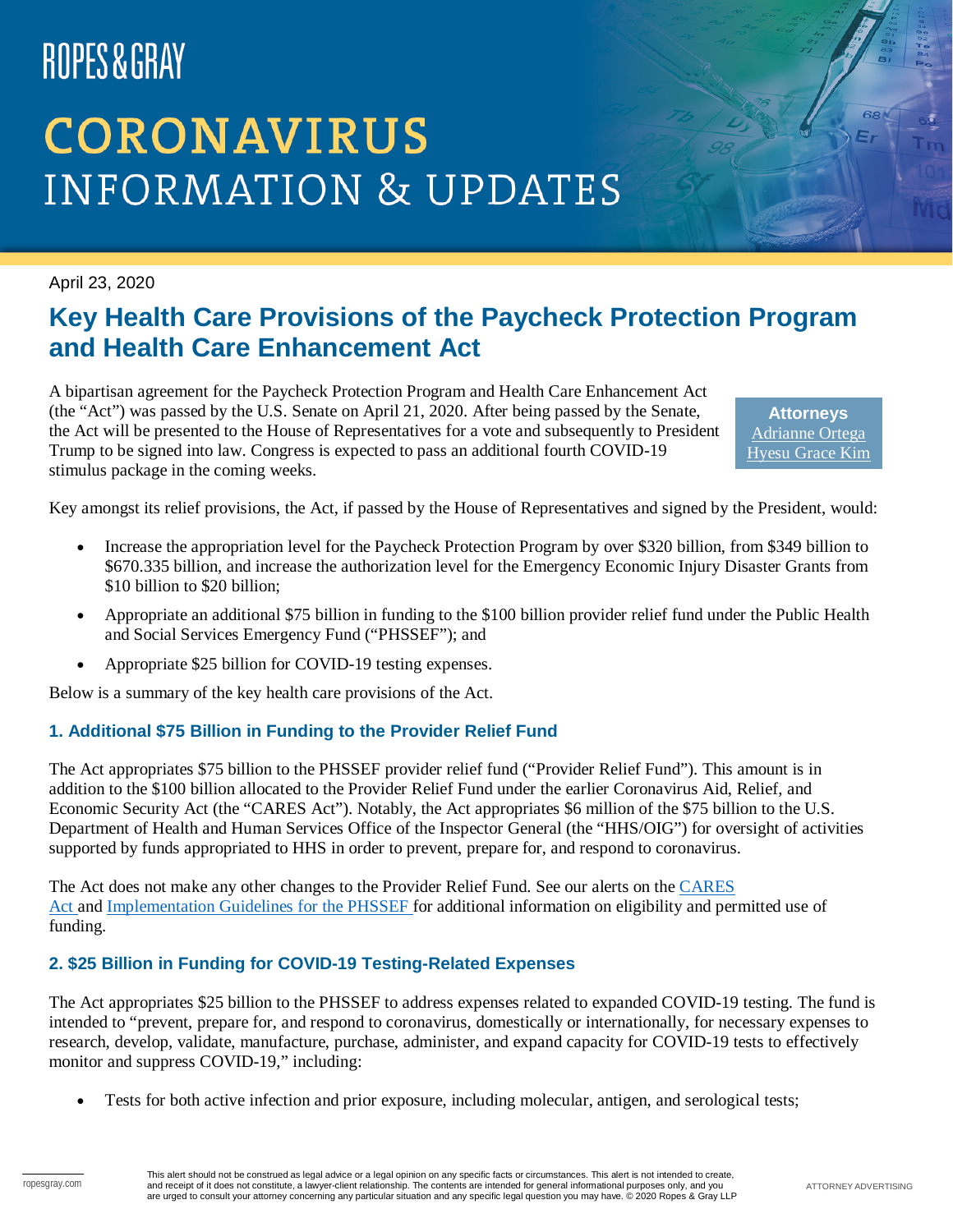# ROPES&GRAY

## **CORONAVIRUS INFORMATION & UPDATES**

- Manufacturing, procurement, and distribution of tests, testing equipment and testing supplies (including personal protective equipment ("PPE") needed for administering tests);
- Development and validation of rapid, molecular point-of-care tests and other tests;
- Workforce support;
- Epidemiology;
- To scale up academic, commercial, public health, and hospital laboratories;
- To conduct surveillance and contact tracing;
- Supporting development of COVID-19 testing plans; and
- Other related activities related to COVID-19 testing.

The amount appropriated may also be used for the following purposes:

- Grants for renting, leasing, purchasing, acquiring, constructing, altering, renovating, or equipping non-federally owned facilities to improve preparedness and response capability at the state and local level for diagnostic, serologic, or other COVID-19 tests (or related supplies);
- Construction, alteration, renovation, or equipping of non-federally owned facilities for the production of diagnostic, serologic, or other COVID-19 tests (or related supplies), where the Secretary determines that such a contract is necessary to secure, or for the production of, sufficient amounts of such tests or related supplies; and
- Purchasing medical supplies and equipment (including PPE and testing supplies to be used for administering tests), increased workforce and trainings, emergency operation centers, and surge capacity for diagnostic, serologic, or other COVID-19 tests (or related supplies). Products purchased with the \$25 billion may, at the Secretary's discretion, be deposited in the Strategic National Stockpile.

The Act requires the Secretary to allocate certain minimum amounts of the \$25 billion to specific categories of recipients, as described in more detail below.

- A. **States and Localities**. \$11 billion to states, localities, territories, tribes, tribal organizations, urban Indian health organizations, or health service providers to tribes for "necessary expenses to develop, purchase, administer, process, and analyze COVID-19 tests," including:
	- o Support for workforce;
	- o Epidemiology;
	- o Use by employers or in other settings;
	- o Scaling up of testing by public health, academic, commercial, and hospital laboratories, and communitybased testing sites, health care facilities, and other entities engaged in COVID-19 testing;
	- o Conducting surveillance and contact tracing; and
	- o Other related activities related to COVID-19 testing.